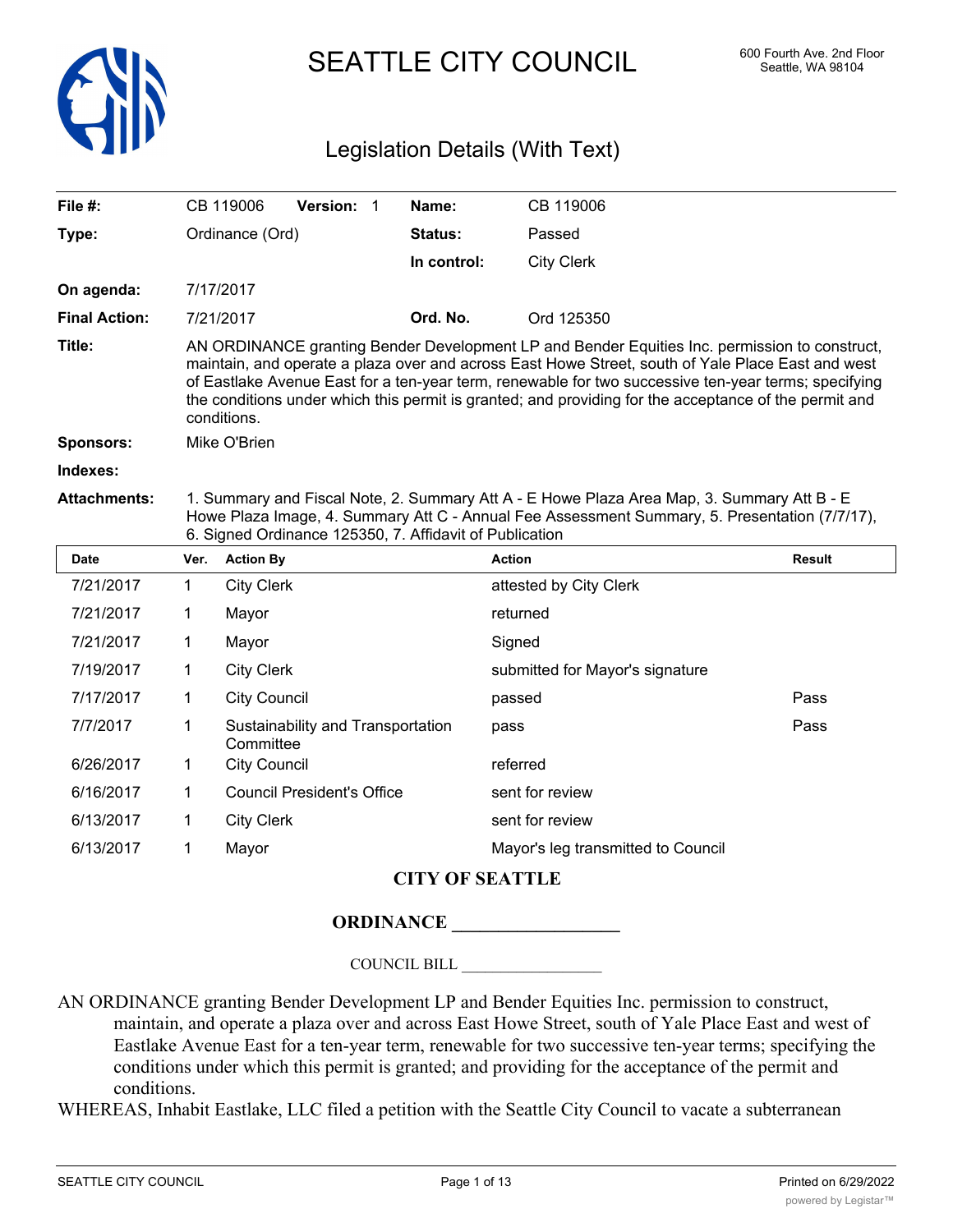portion of East Howe Street (Clerk File No. 313430) to allow the Petitioner to share a below-grade connection for a parking garage and shared utility infrastructure for the development project located at 1903 Yale Place East and 1823 Eastlake Avenue East, and the Seattle City Council approved the vacation petition on December 15, 2014; and

- WHEREAS, as a condition of the vacation petition, Inhabit Eastlake, LLC is required to construct and maintain a plaza over and across East Howe Street, south of Yale Place East and Eastlake Avenue East, including lighting, an art sculpture, hand rails, seating cubes, seat walls, a prow structure, retaining wall, landscaping, non-standard paving, and seat lighting; and
- WHEREAS, Inhabit Eastlake, LLC transferred ownership of the development project located at 1903 Yale Place East and Eastlake Avenue to Bender Development LP and Bender Equities Inc. on November 18, 2016, and Bender Development LP and Bender Equities Inc. assumed responsibility for the vacation petition and plaza; and
- WHEREAS, the adoption of this ordinance is the culmination of the approval process for the plaza to legally occupy a portion of the public right-of-way; NOW, THEREFORE,

### **BE IT ORDAINED BY THE CITY OF SEATTLE AS FOLLOWS:**

Section 1. **Permission.** Subject to the terms and conditions of this ordinance, the City of Seattle ("City") grants permission (also referred to in this ordinance as a permit) to Bender Development LP and Bender Equities Inc., and its successors and assigns as approved by the Director of the Seattle Department of Transportation ("Director") according to Section 14 of this ordinance (the party named above and each such approved successor and assign is referred to as "Permittee"), to construct, maintain, and operate a plaza, including lighting, an art sculpture, hand rails, seating cubs, seat walls, a prow structure, retaining wall, landscaping, non-standard paving, and seat lighting and related appurtenances, (collectively referred to as "plaza"); over and across East Howe Street, south of Yale Place East and west of Eastlake Avenue East, adjacent in whole or in part to the property legally described as:

#### THAT PORTION OF EAST HOWE STREET, ALSO KNOWN AS BLOOMFIELD STREET, HILTON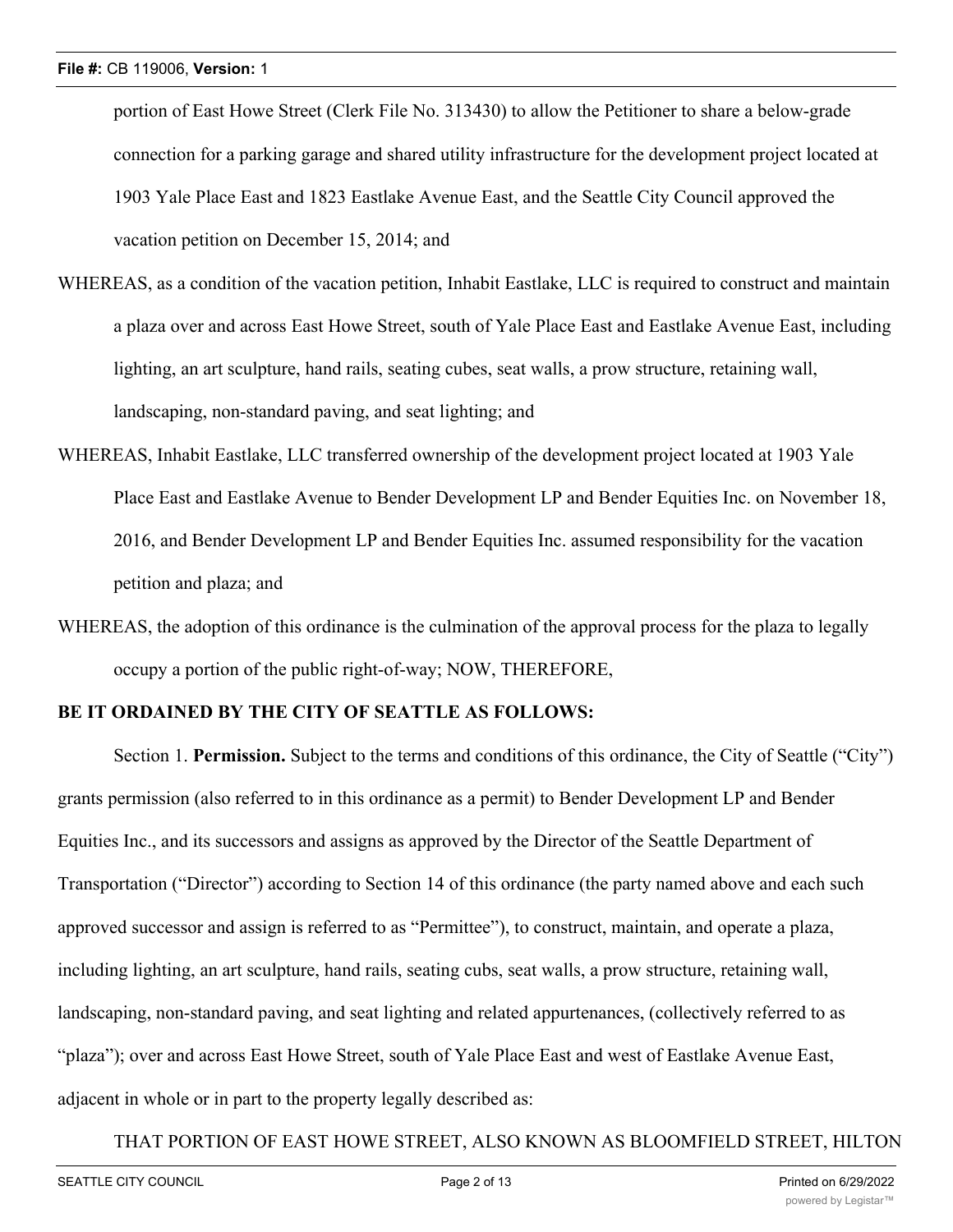ADDITION TO THE CITY OF SEATTLE, RECORDED IN VOLUME 3 OF PLATS, PAGE 157, RECORDS OF KING COUNTY, WASHINGTON, MORE PARTICULARLY DESCRIBED AS FOLLOWS;

COMMENCING AT A PUNCHED 5/8" BRASS PLUG IN CONCRETE IN CAST IRON CASE, DOWN 0.80' FEET, 5.00 FEET SOUTHERLY OF THE CENTERLINE OF EAST HOWE STREET, AS IT RUNS EAST, AND THE CENTERLINE OF EASTLAKE AVENUE EAST;

THENCE SOUTH 12°48'31" EAST, ALONG THE CENTERLINE OF EASTLAKE AVENUE EAST, A DISTANCE OF 10.46 FEET TO THE CENTERLINE OF EAST HOWE STREET AS IT RUNS WEST;

THENCE NORTH 88°58'36" WEST, ALONG THE CENTERLINE OF SAID EAST HOWE STREET, A DISTANCE OF 40.44;

THENCE SOUTH 12°48'35" WEST, A DISTANCE OF 15.45 FEET TO THE NORTH LINE OF LOT 1, BLOCK 3, OF SAID HILTON ADDITION, BEING 1.82" WEST OF THE NORTHEAST CORNER OF SAID LOT 1, ALSO BEING THE TRUE POINT OF BEGINNING;

THENCE NORTH 88°58'36" WEST, A DISTANCE OF 76.86 FEET;

THENCE NORTH 60°27'03" WEST, A DISTANCE OF 62.82 FEET TO THE NORTH LINE OF SAID EAST HOWE STREET;

THENCE SOUTH 88°58'36" EAST, ALONG SAID LINE, A DISTANCE OF 124.67 FEET; THENCE SOUTH 12°48'35" WEST, A DISTANCE OF 30.90 FEET TO THE TRUE POINT OF BEGINNING;

THE UPPER LIMIT OF VERTICAL SPACE CONTAINED WITHIN THIS DESCRIPTION SHALL BE AN ELEVATION OF 50.00 FEET;

THE LOWER LIMIT OF VERTICAL SPACE CONTAINED WITHIN THIS DESCRIPTION SHALL BE TO THE LOWEST LIMIT OF LEGAL OWNERSHIP;

SAID ELEVATIONS DESCRIBED HEREIN ARE EXPRESSED IN TERMS OF THE NORTH AMERICAN VERTICLE DATUM OF 1988 (NAVD 88) AS OF THE DATE OF THIS INSTRUMENT AND ARE BASED ON CITY OF SEATTLE BENCHMARK NUMBER "SNV-5117", BEING A 2" BRASS CAP, 0.5' SOUTH AND EAST OF THE INTERSECTION OF BACK OF SIDEWALKS AT THE SOUTHWEST QUADRANT OF THE INTERSECTION OF EASTLAKE AVENUE EAST AND FAIRVIEW AVENUE EAST, HAVING AN ELEVATION OF 37.54 FEET;

SITUATE IN THE CITY OF SEATTLE, KING COUNTY, WASHINGTON.

The Permittee is required to install signage indicating that this plaza is public right of way and open for

public use.

Section 2. **Term.** The permission granted to Permittee is for a term of ten years starting on the effective

date of this ordinance and ending at 11:59 p.m. on the last day of the tenth year. Upon written application made

by the Permittee at least 180 days before expiration of the term, the Director or the City Council may renew the

permit twice, each time for a successive ten-year term, subject to the right of the City to require the removal of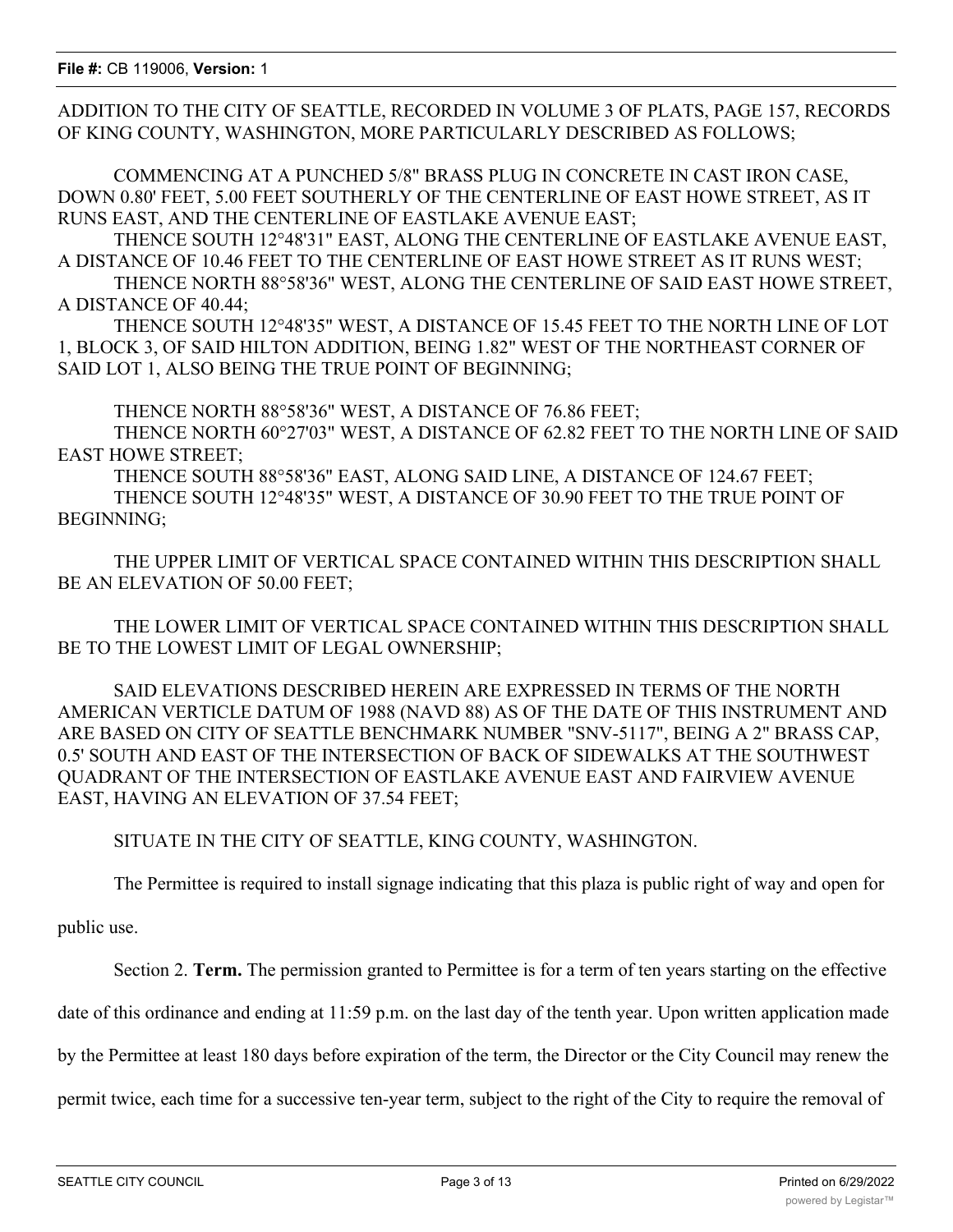the plaza or to revise by ordinance any of the terms and conditions of the permission granted by this ordinance. The total term of the permission, including renewals, shall not exceed 30 years. The Permittee shall submit any application for a new permission no later than 180 days prior to the expiration of the then-existing term.

Section 3. **Protection of utilities.** The permission granted is subject to the Permittee bearing the expense of any protection, support, or relocation of existing utilities deemed necessary by the owners of the utilities, and the Permittee being responsible for any damage to the utilities due to the construction, repair, reconstruction, maintenance, operation, or removal of the plaza and for any consequential damages that may result from any damage to utilities or interruption in service caused by any of the foregoing.

Section 4. **Removal for public use or for cause.** The permission granted is subject to use of the street right-of-way or other public place (collectively, public place) by the City and the public for travel, utility purposes, and other public uses or benefits. The City expressly reserves the right to deny renewal, or terminate the permission at any time prior to expiration of the initial term or any renewal term, and require the Permittee to remove the plaza, or any part thereof or installation on the public place, at the Permittee's sole cost and expense in the event that:

(a) the City Council determines by ordinance that the space occupied by the plaza is necessary for any public use or benefit or that the plaza interferes with any public use or benefit; or

(b) the Director determines that use of the plaza has been abandoned; or

(c) the Director determines that any term or condition of this ordinance has been violated, and the violation has not been corrected by the Permittee by the compliance date after a written request by the City to correct the violation (unless a notice to correct is not required due to an immediate threat to the health or safety of the public).

A City Council determination that the space is needed for, or the plaza interferes with, a public use or benefit is conclusive and final without any right of the Permittee to resort to the courts to adjudicate the matter.

Section 5. **Permittee's obligation to remove and restore.** If the permission granted is not renewed at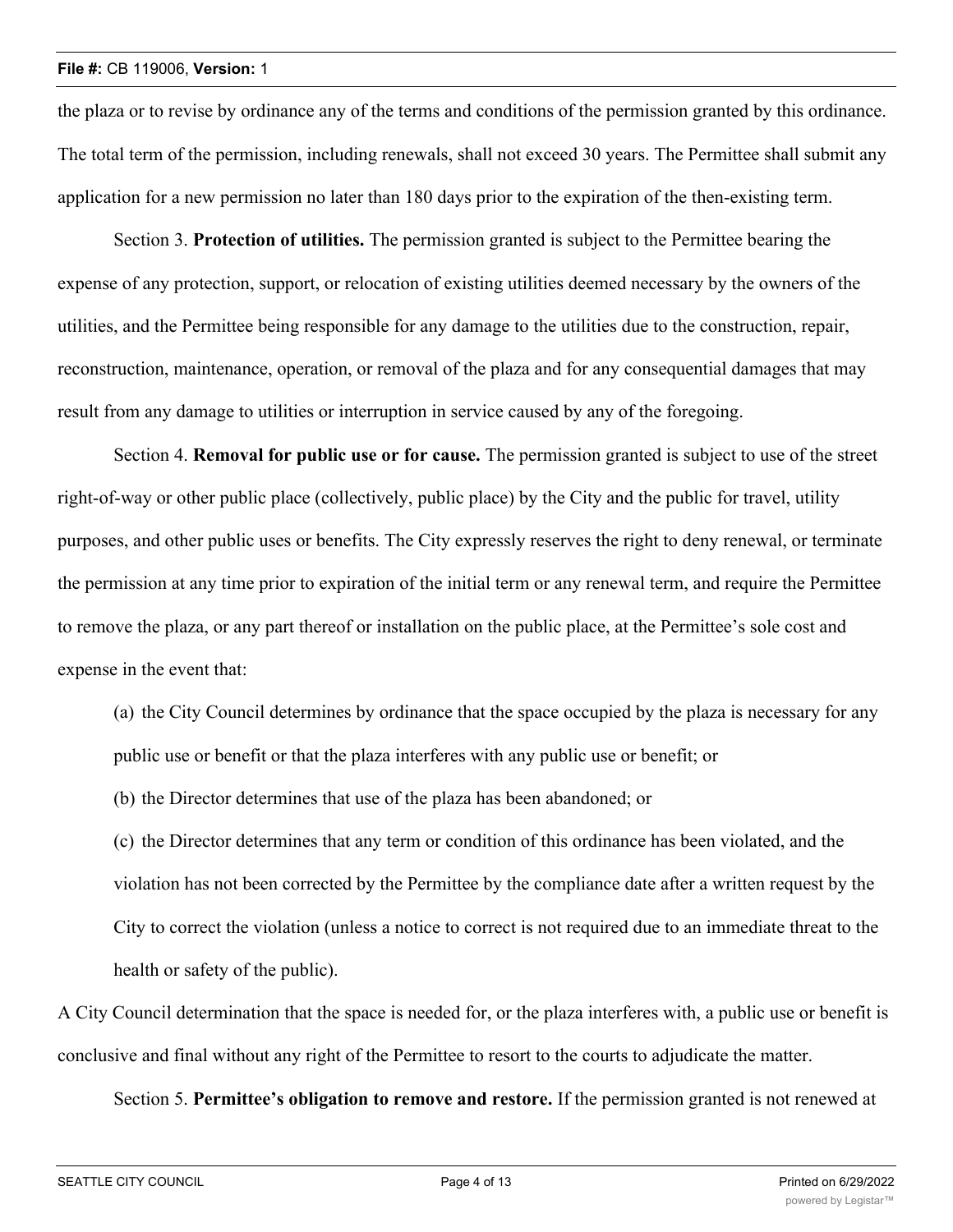#### **File #:** CB 119006, **Version:** 1

the expiration of a term, or if the permission expires without an application for a new permission being granted, or if the City terminates the permission, then within 90 days after the expiration or termination of the permission, or prior to any earlier date stated in an ordinance or order requiring removal of the plaza, the Permittee shall, at its own expense, remove the plaza and all of the Permittee's equipment and property from the public place and replace and restore all portions of the public place that may have been disturbed for any part of the plaza in as good condition for public use as existed prior to construction of the plaza and in at least as good condition in all respects as the abutting portions of the public place as required by Seattle Department of Transportation (SDOT) right-of-way restoration standards.

 Failure to remove the plaza as required by this section is a violation of Chapter 15.90 of the Seattle Municipal Code (SMC) or successor provision; however, applicability of Chapter 15.90 does not eliminate any remedies available to the City under this ordinance or any other authority. If the Permittee does not timely fulfill its obligations under this section, the City may in its sole discretion remove the plaza and restore the public place at the Permittee's expense, and collect such expense in any manner provided by law.

Upon the Permittee's completion of removal and restoration in accordance with this section, or upon the City's completion of the removal and restoration and the Permittee's payment to the City for the City's removal and restoration costs, the Director shall then issue a certification that the Permittee has fulfilled its removal and restoration obligations under this ordinance. Upon prior notice to the Permittee and entry of written findings that it is in the public interest, the Director may, in the Director's sole discretion, conditionally or absolutely excuse the Permittee from compliance with all or any of the Permittee's obligations under this section.

Section 6. **Repair or reconstruction.** The plaza shall remain the exclusive responsibility of the Permittee and the Permittee shall maintain the plaza in good and safe condition for the protection of the public. The Permittee shall not reconstruct or repair the plaza except in strict accordance with plans and specifications approved by the Director. The Director may, in the Director's judgment, order the plaza reconstructed or repaired at the Permittee's cost and expense because of: the deterioration or unsafe condition of the plaza; the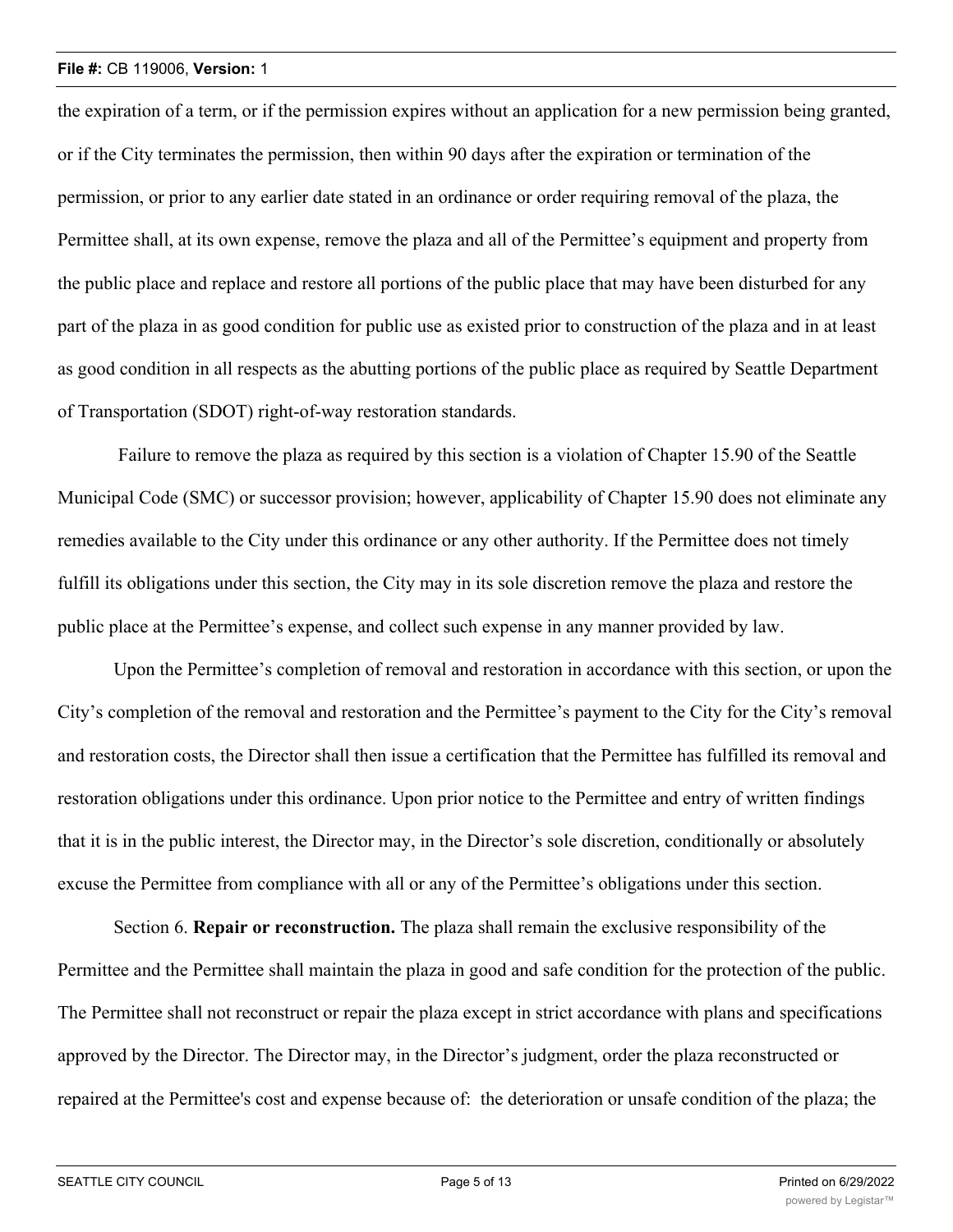installation, construction, reconstruction, maintenance, operation, or repair of any municipally-owned public utilities; or for any other cause.

Section 7. **Failure to correct unsafe condition.** After written notice to the Permittee and failure of the Permittee to correct an unsafe condition within the time stated in the notice, the Director may order the plaza be closed or removed at the Permittee's expense if the Director deems that the plaza have become unsafe or create a risk of injury to the public. If there is an immediate threat to the health or safety of the public, a notice to correct is not required.

Section 8. **Continuing obligations.** Notwithstanding termination or expiration of the permission granted, or closure or removal of the plaza, the Permittee shall remain bound by all of its obligations under this ordinance until the Director has issued a certification that the Permittee has fulfilled its removal and restoration obligations under Section 5 of this ordinance. Notwithstanding the issuance of that certification, the Permittee shall continue to be bound by the obligations in Section 9 of this ordinance and shall remain liable for any unpaid fees assessed under Section 17 of this ordinance.

Section 9. **Release, hold harmless, indemnification, and duty to defend.** The Permittee, by accepting the terms of this ordinance, releases the City, its officials, officers, employees, and agents from any and all claims, actions, suits, liability, loss, costs, expense, attorneys' fees, or damages of every kind and description arising out of or by reason of the plaza or this ordinance, including but not limited to claims resulting from injury, damage, or loss to the Permittee or the Permittee's property.

The Permittee agrees to at all times defend, indemnify, and hold harmless the City, its officials, officers, employees, and agents from and against all claims, actions, suits, liability, loss, costs, expense, attorneys' fees, or damages of every kind and description, excepting only damages that may result from the sole negligence of the City, that may accrue to, be asserted by, or be suffered by any person or property including, without limitation, damage, death or injury to members of the public or to the Permittee's officers, agents, employees, contractors, invitees, tenants, tenants' invitees, licensees, or successors and assigns, arising out of or by reason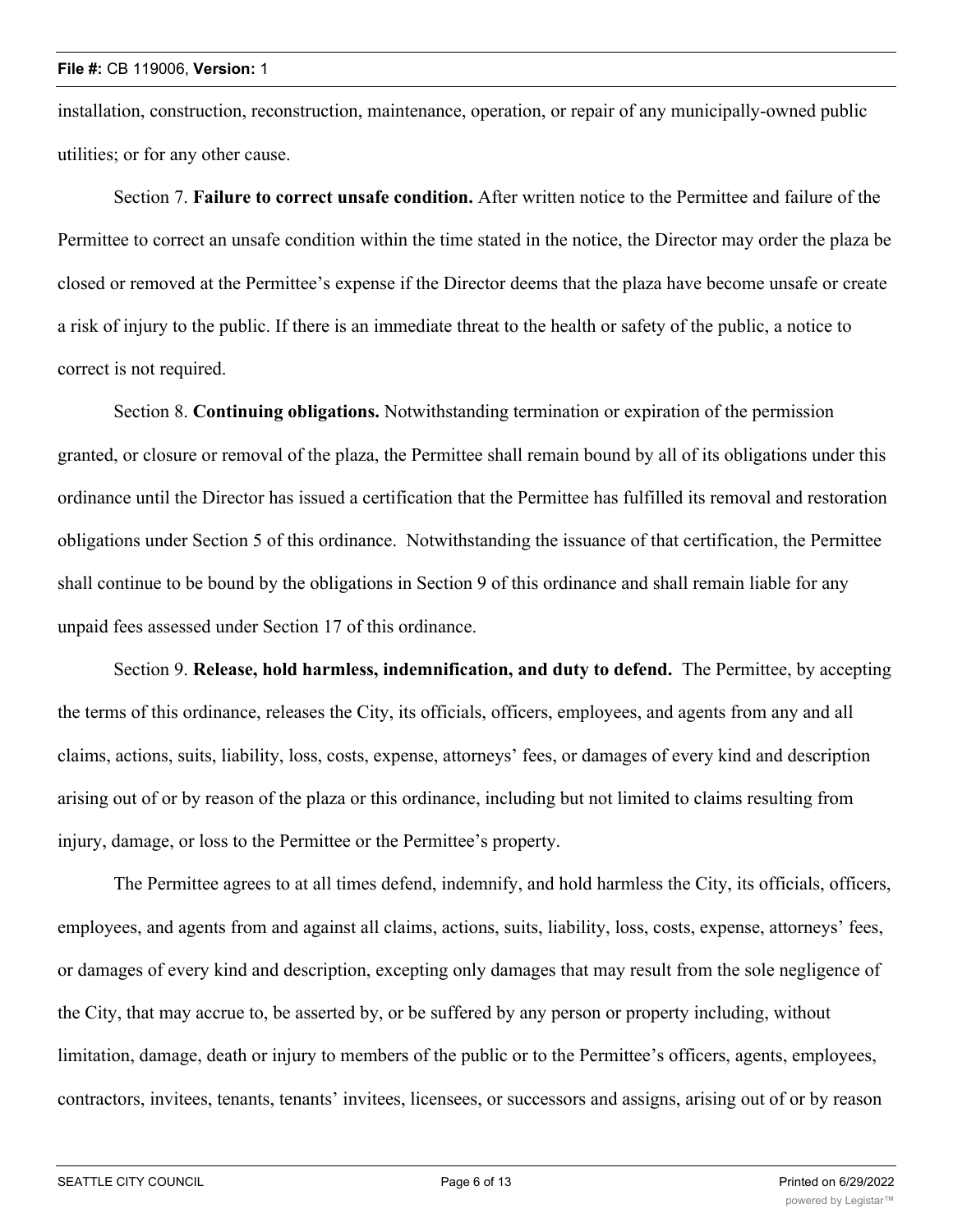of:

(a) the existence, condition, construction, reconstruction, modification, maintenance, operation, use, or removal of the plaza or any portion thereof, or the use, occupation, or restoration of the public place or any portion thereof by the Permittee or any other person or entity;

(b) anything that has been done or may at any time be done by the Permittee by reason of this ordinance; or

(c) the Permittee failing or refusing to strictly comply with every provision of this ordinance; or arising out of or by reason of the plaza or this ordinance in any other way.

If any suit, action, or claim of the nature described above is filed, instituted, or begun against the City, the Permittee shall upon notice from the City defend the City, with counsel acceptable to the City, at the sole cost and expense of the Permittee, and if a judgment is rendered against the City in any suit or action, the Permittee shall fully satisfy the judgment within 90 days after the action or suit has been finally determined, if determined adversely to the City. If it is determined by a court of competent jurisdiction that Revised Code of Washington (RCW) 4.24.115 applies to this ordinance, then in the event claims or damages are caused by or result from the concurrent negligence of the City, its agents, contractors, or employees, and the Permittee, its agents, contractors, or employees, this indemnity provision shall be valid and enforceable only to the extent of the negligence of the Permittee or the Permittee's agents, contractors, or employees.

Section 10. **Insurance.** For as long as the Permittee exercises any permission granted by this ordinance and until the Director has issued a certification that the Permittee has fulfilled its removal and restoration obligations under Section 5 of this ordinance, the Permittee shall obtain and maintain in full force and effect, at its own expense, insurance and/or self-insurance that protects the Permittee and the City from claims and risks of loss from perils that can be insured against under commercial general liability (CGL) insurance policies in conjunction with:

(a) Construction, reconstruction, modification, operation, maintenance, use, existence, or removal of the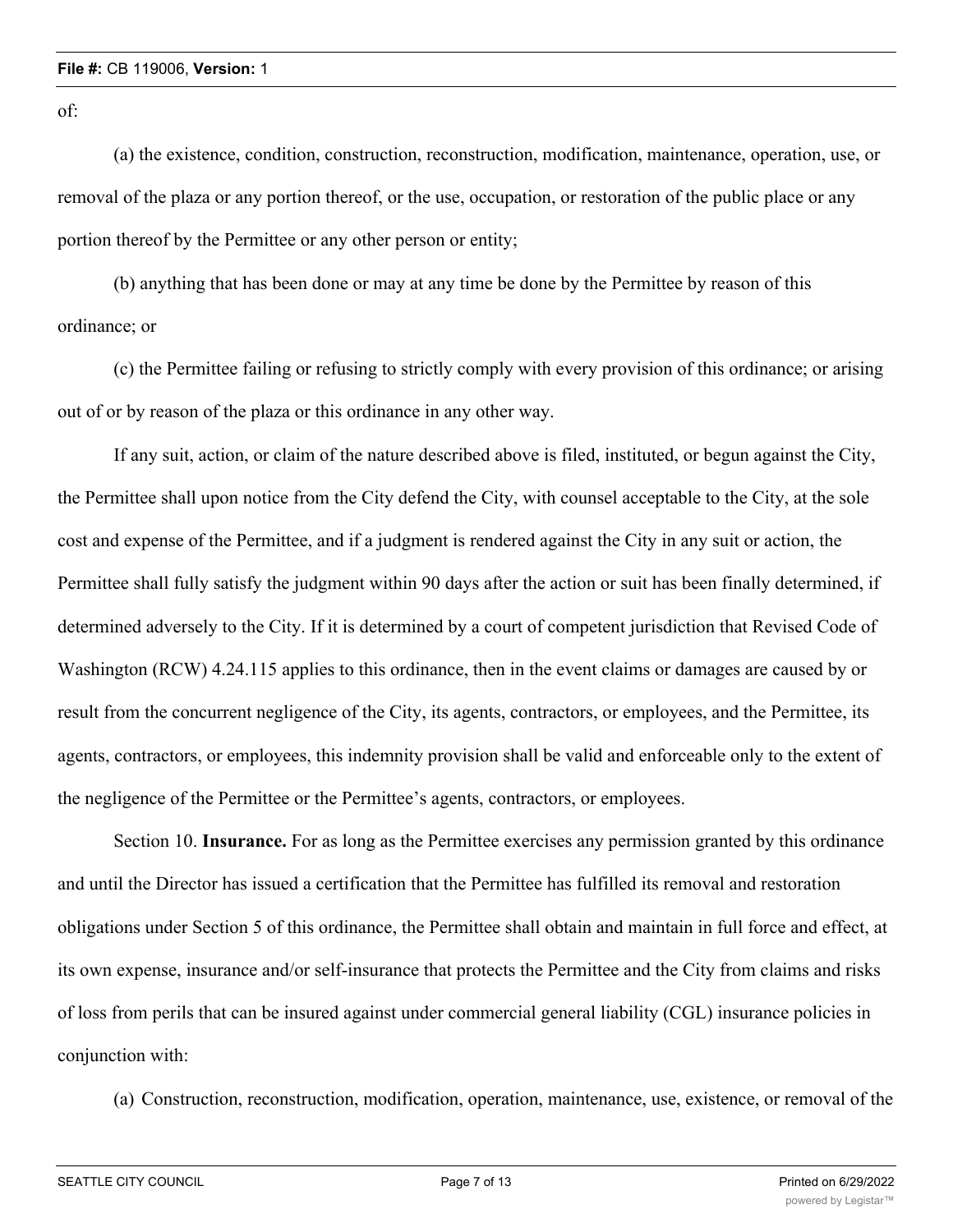plaza or any portion thereof, as well as restoration of any disturbed areas of the public place in connection with removal of the plaza;

- (b) The Permittee's activity upon or the use or occupation of the public place described in Section 1 of this ordinance; and
- (c) Claims and risks in connection with activities performed by the Permittee by virtue of the permission granted by this ordinance.

Minimum insurance requirements are CGL insurance written on an occurrence form at least as broad as the Insurance Services Office (ISO) CG 00 01. The City requires insurance coverage to be placed with an insurer admitted and licensed to conduct business in Washington State or with a surplus lines carrier pursuant to chapter 48.15 RCW. If coverage is placed with any other insurer or is partially or wholly self-insured, such insurer(s) or self-insurance is subject to approval by the City's Risk Manager.

Minimum limits of liability shall be \$2,000,000 per Occurrence; \$4,000,000 General Aggregate; \$2,000,000 Products/Completed Operations Aggregate, including Premises Operations; Personal/Advertising Injury; Contractual Liability. Coverage shall include the "City of Seattle, its officers, officials, employees and agents" as additional insureds for primary and non-contributory limits of liability subject to a Separation of Insureds clause.

Within 60 days after the effective date of this ordinance, the Permittee shall provide to the City, or cause to be provided, certification of insurance coverage including an actual copy of the blanket or designated additional insured policy provision per the ISO CG 20 12 endorsement or equivalent. The insurance coverage certification shall be delivered or sent to the Director or to SDOT at an address as the Director may specify in writing from time to time. The Permittee shall provide a certified complete copy of the insurance policy to the City promptly upon request.

If the Permittee is self-insured, a letter of certification from the Corporate Risk Manager may be submitted in lieu of the insurance coverage certification required by this ordinance, if approved in writing by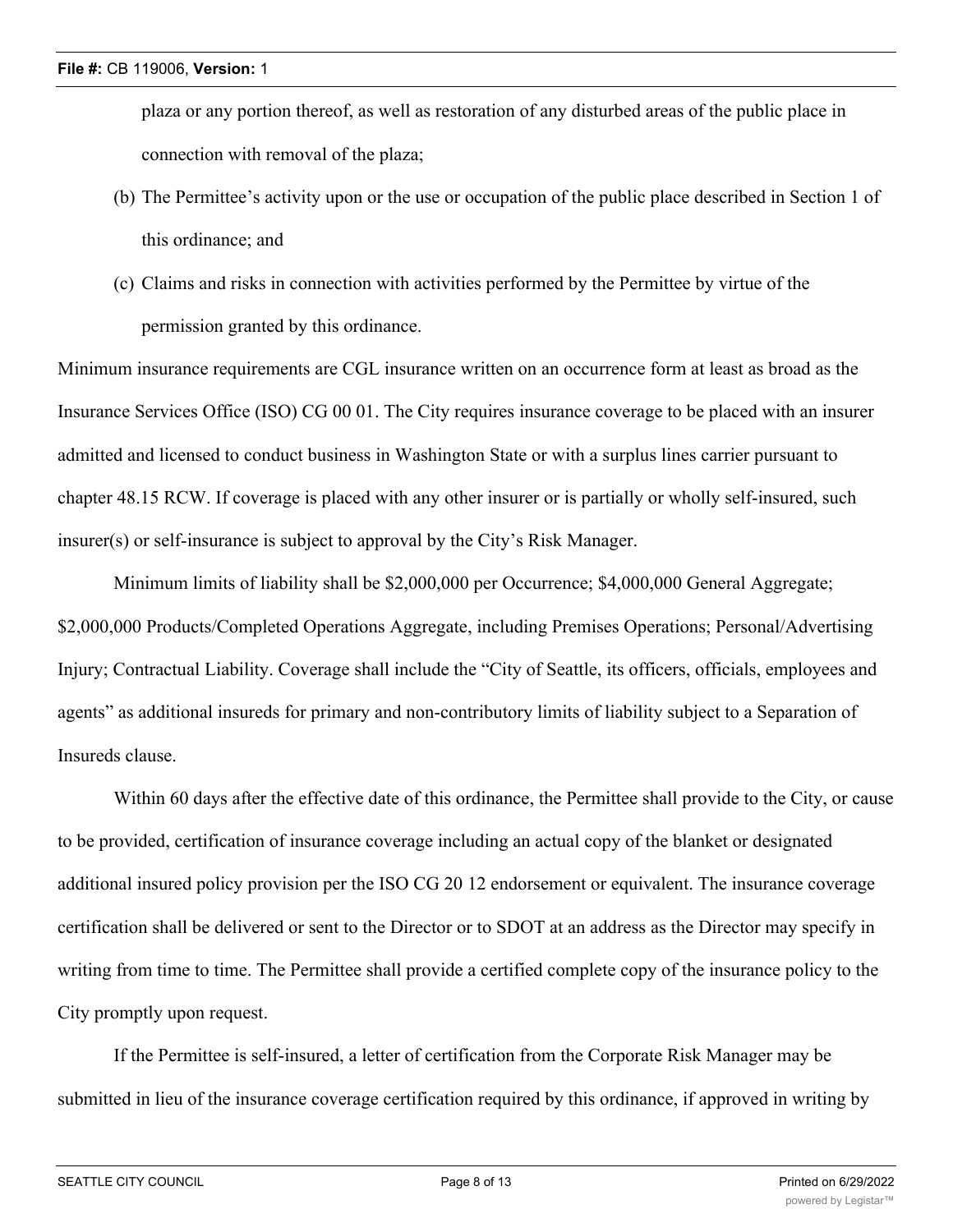the City's Risk Manager. The letter of certification must provide all information required by the City's Risk Manager and document, to the satisfaction of the City's Risk Manager, that self-insurance equivalent to the insurance requirements of this ordinance is in force. After a self-insurance certification is approved, the City may from time to time subsequently require updated or additional information. The approved self-insured Permittee must provide 30 days' prior notice of any cancellation or material adverse financial condition of its self-insurance program. The City may at any time revoke approval of self-insurance and require the Permittee to obtain and maintain insurance as specified in this ordinance.

In the event that the Permittee assigns or transfers the permission granted by this ordinance, the Permittee shall maintain in effect the insurance required under this section until the Director has approved the assignment or transfer pursuant to Section 14 of this ordinance.

Section 11. **Contractor insurance.** The Permittee shall contractually require that any and all of its contractors performing work on any premises contemplated by this permit name the "City of Seattle, its officers, officials, employees and agents" as additional insureds for primary and non-contributory limits of liability on all CGL, Automobile and Pollution liability insurance and/or self-insurance. The Permittee shall also include in all contract documents with its contractors a third-party beneficiary provision extending to the City construction indemnities and warranties granted to the Permittee.

Section 12. **Performance bond.** Within 60 days after the effective date of this ordinance, the Permittee shall deliver to the Director for filing with the City Clerk a sufficient bond executed by a surety company authorized and qualified to do business in the State of Washington that is: in the amount of \$110,000, and conditioned with a requirement that the Permittee shall comply with every provision of this ordinance and with every order the Director issues under this ordinance. The Permittee shall ensure that the bond remains in effect until the Director has issued a certification that the Permittee has fulfilled its removal and restoration obligations under Section 5 of this ordinance. An irrevocable letter of credit approved by the Director in consultation with the City Attorney's Office may be substituted for the bond. In the event that the Permittee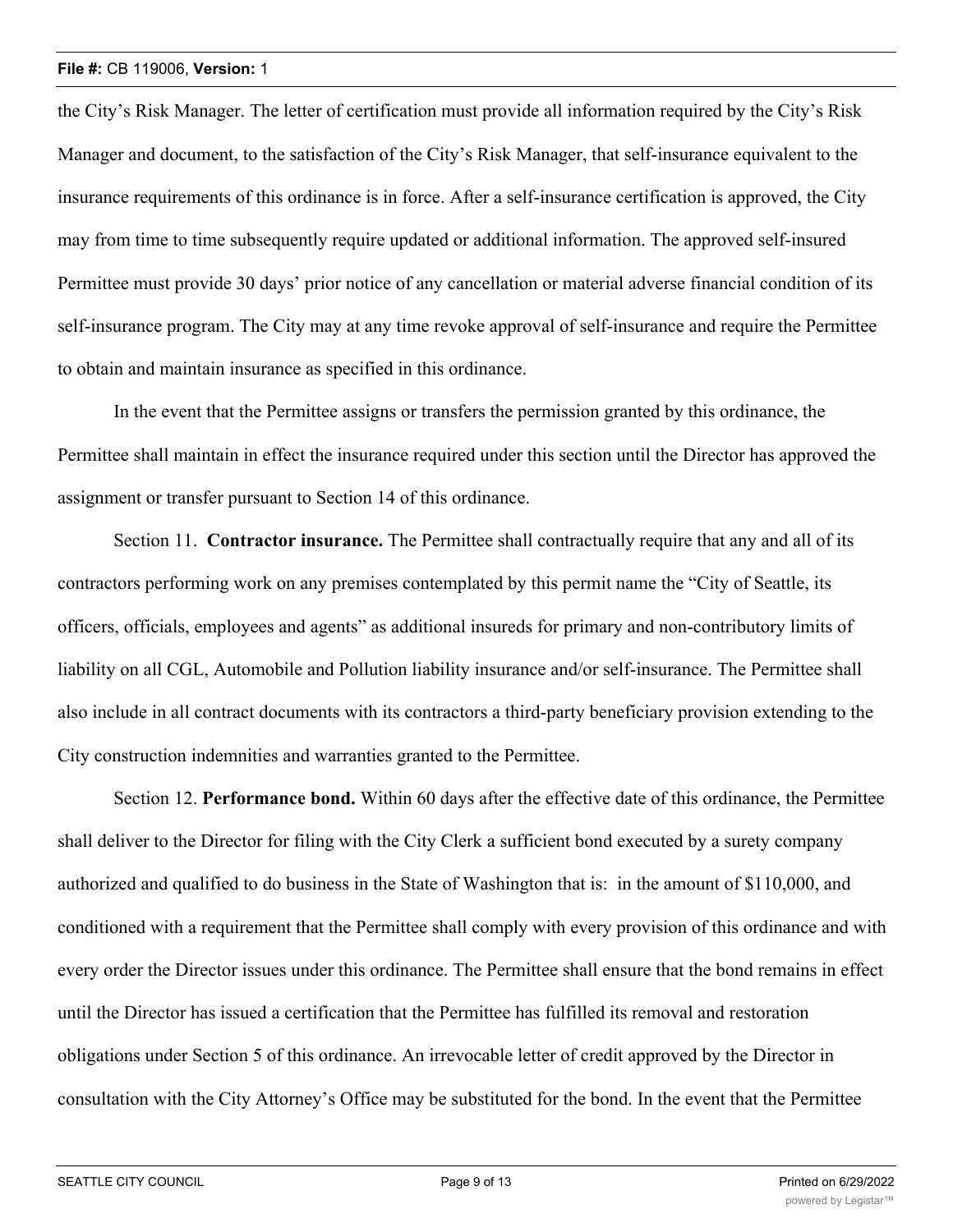assigns or transfers the permission granted by this ordinance, the Permittee shall maintain in effect the bond or letter of credit required under this section until the Director has approved the assignment or transfer pursuant to Section 14 of this ordinance.

Section 13. **Adjustment of insurance and bond requirements.** The Director may adjust minimum liability insurance levels and surety bond requirements during the term of this permission. If the Director determines that an adjustment is necessary to fully protect the interests of the City, the Director shall notify the Permittee of the new requirements in writing. The Permittee shall, within 60 days of the date of the notice, provide proof of the adjusted insurance and surety bond levels to the Director.

Section 14. **Consent for and conditions of assignment or transfer.** The permission granted by this ordinance shall not be assignable or transferable by operation of law; nor shall the Permittee transfer, assign, mortgage, pledge or encumber the same without the Director's consent, which the Director shall not unreasonably refuse. The Director may approve assignment or transfer of the permission granted by this ordinance to a successor entity only if the successor or assignee has accepted in writing all of the terms and conditions of the permission granted by this ordinance; has provided, at the time of the acceptance, the bond and certification of insurance coverage required under this ordinance; and has paid any fees due under Section 15 and Section 17 of this ordinance. Upon the Director's approval of an assignment or transfer, the rights and obligations conferred on the Permittee by this ordinance shall be conferred on the successors and assigns. Any person or entity seeking approval for an assignment or transfer of the permission granted by this ordinance shall provide the Director with a description of the current and anticipated use of the plaza.

Section 15. **Inspection fees.** The Permittee shall, as provided by SMC Chapter 15.76 or successor provision, pay the City the amounts charged by the City to inspect the plaza during construction, reconstruction, repair, annual safety inspections, and at other times deemed necessary by the City. An inspection or approval of the plaza by the City shall not be construed as a representation, warranty, or assurance to the Permittee or any other person as to the safety, soundness, or condition of the plaza. Any failure by the City to require correction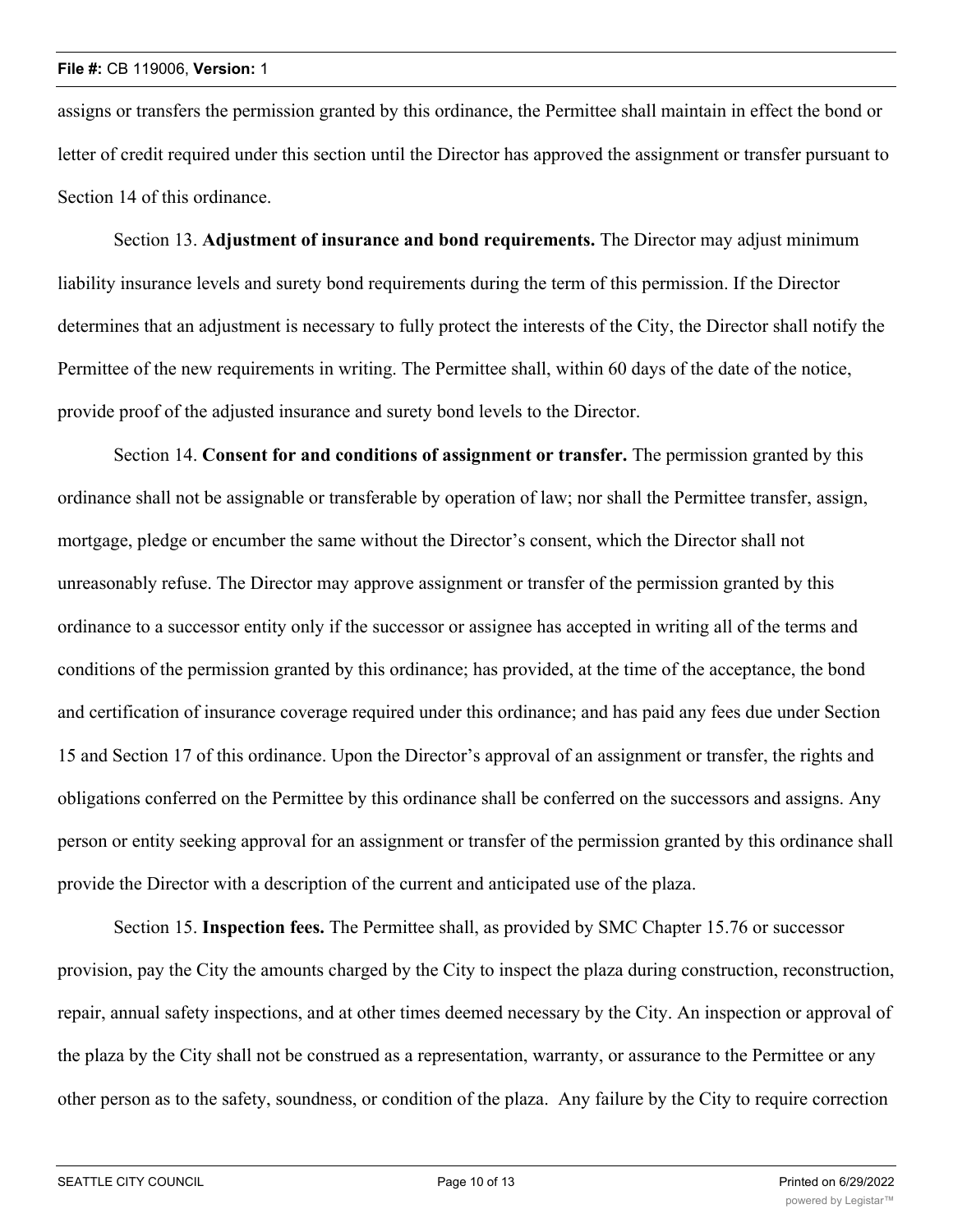of any defect or condition shall not in any way limit the responsibility or liability of the Permittee.

Section 16. **Inspection reports.** The Permittee shall submit to the Director, or to SDOT at an address specified by the Director, an inspection report that:

- (a) describes the physical dimensions and condition of all load-bearing elements;
- (b) describes any damages or possible repairs to any element of the plaza;
- (c) prioritizes all repairs and establishes a timeframe for making repairs; and
- (d) is stamped by a professional structural engineer licensed in the State of Washington.

In the event of a natural disaster or other event that may have damaged the plaza, the Director may require that additional reports be submitted by a date established by the Director. The Permittee has the duty of inspecting and maintaining the plaza. The responsibility to submit structural inspection reports periodically or as required by the Director does not waive or alter any of the Permittee's other obligations under this ordinance. The receipt of any reports by the Director shall not create any duties on the part of the Director. Any failure by the Director to require a report, or to require action after receipt of any report, shall not waive or limit the obligations of the Permittee.

Section 17. **Annual fee.** Beginning on the effective date of this ordinance, and annually thereafter, the Permittee shall promptly pay to the City, upon statements or invoices issued by the Director, an annual fee of \$5,121.76, or as adjusted annually thereafter, for the privileges granted by this ordinance.

Adjustments to the annual fee shall be made in accordance with a term permit fee schedule adopted by the City Council and may be made every year. In the absence of a schedule, the Director may only increase or decrease the previous year's fee to reflect any inflationary changes so as to charge the fee in constant dollar terms. This adjustment will be calculated by adjusting the previous year's fee by the percentage change between the two most recent year-end values available for the Consumer Price Index for the Seattle-Tacoma-Bremerton Area, All Urban Consumers, All Products, Not Seasonally Adjusted. All payments shall be made to the City Finance Director for credit to the Transportation Operating Fund.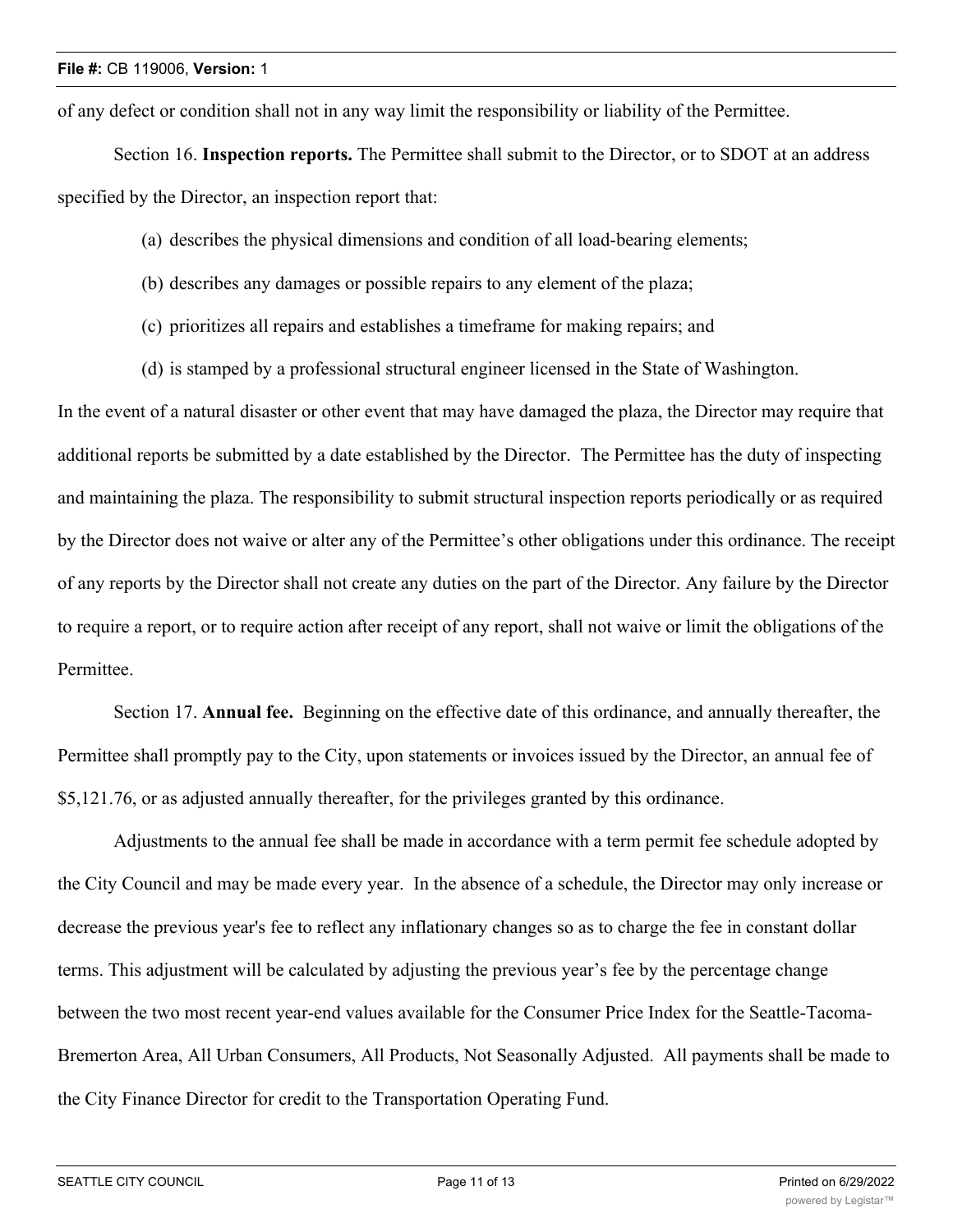#### **File #:** CB 119006, **Version:** 1

Section 18. **Compliance with other laws.** Permittee shall construct, maintain, and operate the plaza in compliance with all applicable federal, state, County and City laws and regulations. Without limitation, in all matters pertaining to the plaza, the Permittee shall comply with the City's laws prohibiting discrimination in employment and contracting including Seattle's Fair Employment Practices Ordinance, Chapter 14.04, and Fair Contracting Practices code, Chapter 14.10 (or successor provisions).

Section 19. **Acceptance of terms and conditions.** The Permittee shall deliver to the Director its written signed acceptance of the terms of this ordinance within 60 days after the effective date of this ordinance. The Director shall file the written acceptance with the City Clerk. If no such acceptance is received within that 60 day period, the privileges conferred by this ordinance shall be deemed declined or abandoned and the permission granted deemed lapsed and forfeited. The Permittee shall not commence construction of the plaza prior to the Permittee delivering its written signed acceptance of the terms of this ordinance and providing the bond and certification of insurance coverage required by this ordinance as well as the covenant agreement required by Section 20 of this ordinance.

Section 20. **Obligations run with the Property.** The obligations and conditions imposed on the Permittee by and through this ordinance are covenants that run with the land and bind subsequent owners of the property adjacent to the plaza and legally described in Section 1 of this ordinance (the "Property"), regardless of whether the Director has approved assignment or transfer of the permission granted herein to such subsequent owner(s). At the request of the Director, Permittee shall provide to the Director a current title report showing the identity of all owner(s) of the Property and all encumbrances on the Property. The Permittee shall, within 60 days of the effective date of this ordinance, and prior to conveying any interest in the Property, deliver to the Director upon a form to be supplied by the Director, a covenant agreement imposing the obligations and conditions set forth in this ordinance, signed and acknowledged by the Permittee and any other owner(s) of the Property and recorded with the King County Recorder's Office. The Director shall file the recorded covenant agreement with the City Clerk. The covenant agreement shall reference this ordinance by its